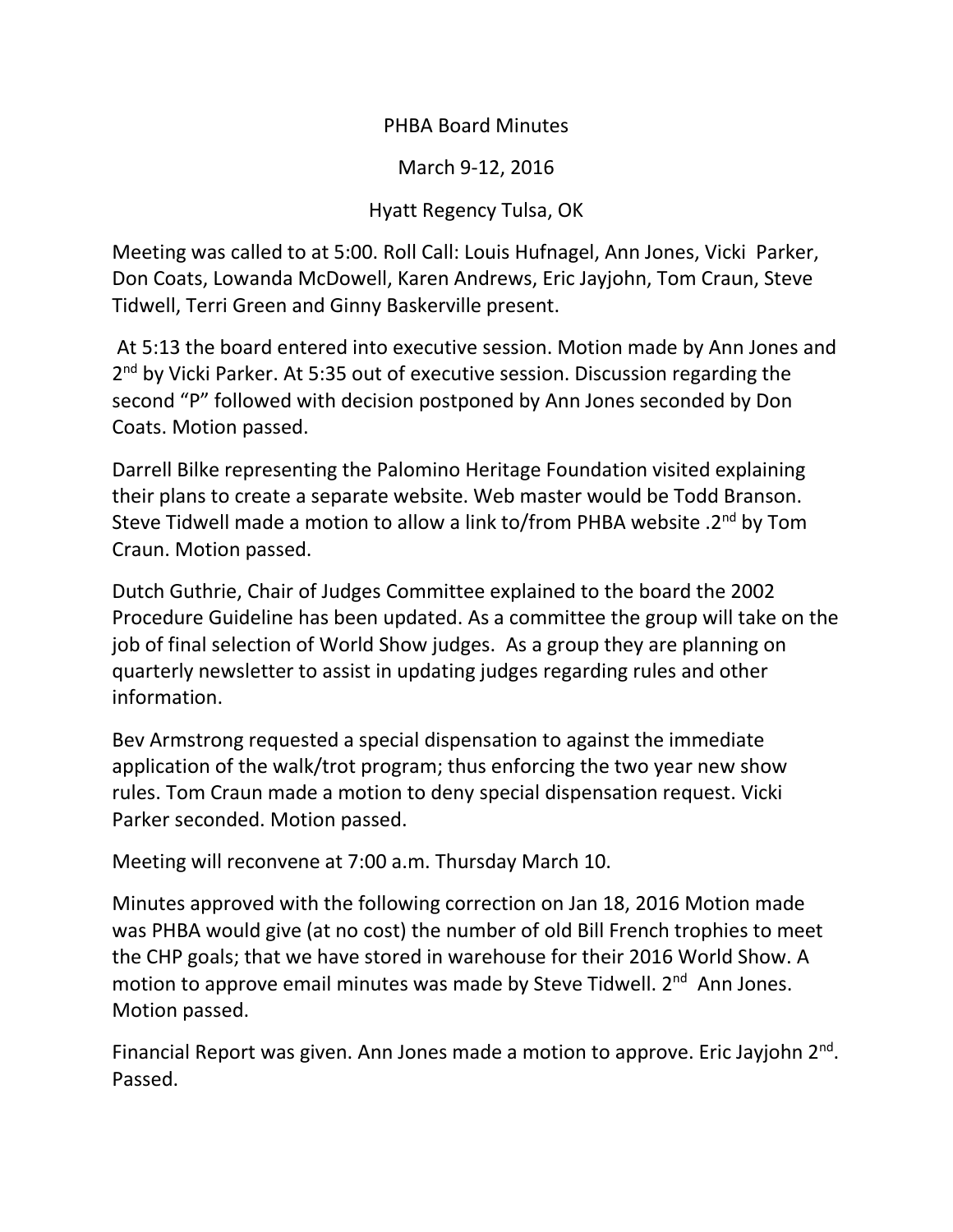National Convention Update was given Attendees: 128 Past Presidents 13 Amateur Past Presidents 4 Youth 13 . A quorum number was established for Saturday morning.

Terri Green gave an update regarding 2016 World Show fees and sponsorships received thus far. A list of the 2016 World Show Judges: Youth Judges—J. David Lawrence, Clint Fullerton, Kerri Kyle, and Keith Longacre. Open/Amateur Judges— Tom McBeath, Michael Ochetto, Terry Thompson, Mike Perkins, Darren Wright, Delene Doyle, Brad Gibby and Linda Pigg.

Terri Green gave an update on software project. Presently membership update, mock ROMS certificate and show results. Some issues still need to be worked out.

Terri Green update that LAMAR has agreed to changes in contract. Contract will be delivered by March 30<sup>th</sup>.

A letter from Debra Sempter was received requesting change of state membership. Ann Jones made a motion to follow rulebook as it pertains to state memberships. Lowanda McDowell seconded. Motion Passed.

Terri Green explained that WCHA has requested an Alliance Agreement. Tom Craun made a motion to accept like other alliance agreement. Seconded by Eric Jayjohn. Motion Passed.

Letter from Sam Westfall regarding holding classes different from rulebook was read. Discussion followed. Rulebook page 96-98. A motion made by Lowanda McDowell to allow variance for Go For Gold for halter class only. Seconded by Karen Andews. Motion passed.

At 8:00 Karen Andrews made a motion to recess; seconded by Don Coats. Motion Passed.

Reconvened at 7:00 a.m. Scott Holanda meet with board. After discussion regarding PHBA By-laws. It was agreed the decision was made to continue to improve the finances of the organization. Thus the Walk/Trot decision was within the board's guidelines. Need to coordinate the amateur and youth rules regarding this program.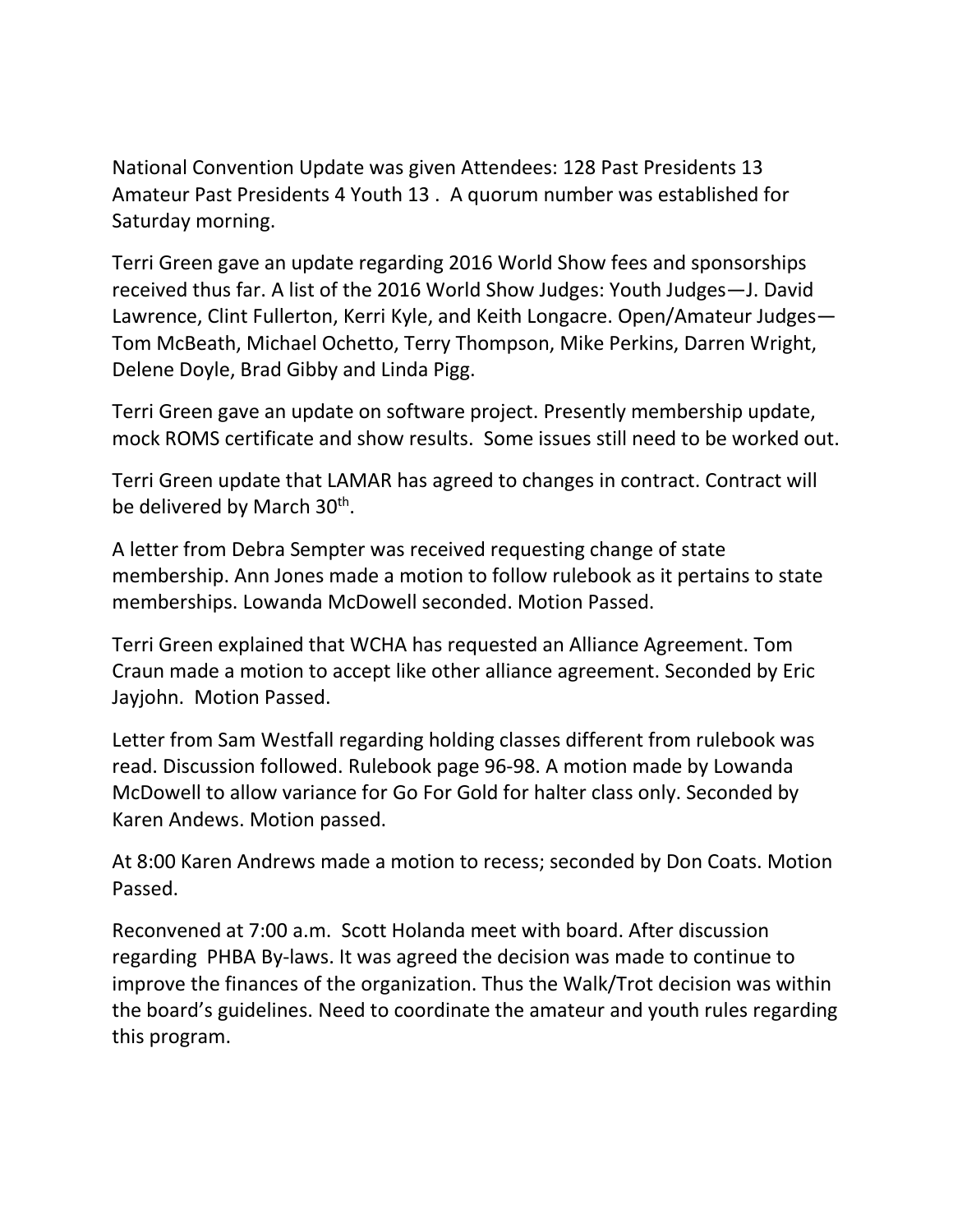7:45 Executive Session motion by Ann Jones and seconded by Vicki Parker. Executive session. At 7:55 out of session. A motion to recess was made by Tom Craun; seconded by Eric Jayjohn.

Board reconvened at 3:00 p.m. on Friday March 11, 2016.

Ann Jones made a motion to change the 21 days to 10 business days for completion of show results. Seconded by Vicki Parker Motion Passed.

Vicki Parker made a motion to allow HOPE to have a Halter/Color variance for their show. Eric Jayjohn seconded. Motion Passed.

Eric Jayjohn made a motion to reconsider OPEA variance for 6 judge show Sunday Sept 4<sup>th</sup>. Lowanda McDowell seconded. Motion passed. Ann Jones made a motion to allow Halter/Color variance only. Eric Jayjohn seconded. Motion passed.

Motion made to reinstate Novice Amateur program with the 2013 two rules removed. All burden on exhibitor to carry letter. A fee of \$25.00 will be charged per request letter from novice amateur. Seconded by Eric Jayjohn. Motion passed.

A discussion followed how to improve the 2016 World Show. Tom Craun is working on some special paybacks. DAK is working on a NRHA additional funds. Terri Green will work with special sponsorships and payback amounts. A question regarding insurance for casualty or cancellation insurance for world show especially with the present animal welfare concerns.

Tom Craun made a motion for the framed "P" for stay in PHBA Office ;seconded by Eric Jayjohn. Motion passed.

Recess at 4:15 p.m. motion by Tom Craun seconded by Eric Jayjohn.

Reconvened at 1:45 March 12, 2016

World Show awards, saddles and budget for purchase took place. After a long discussion Ann Jones made a motion to award a work saddles at World Show 2016; Vicki Parker seconded by Vicki Parker. Passed.

Lowanda McDowell made a motion to accept the Walk/Trot classes into the 2016 World Show; seconded by Ann Jones.